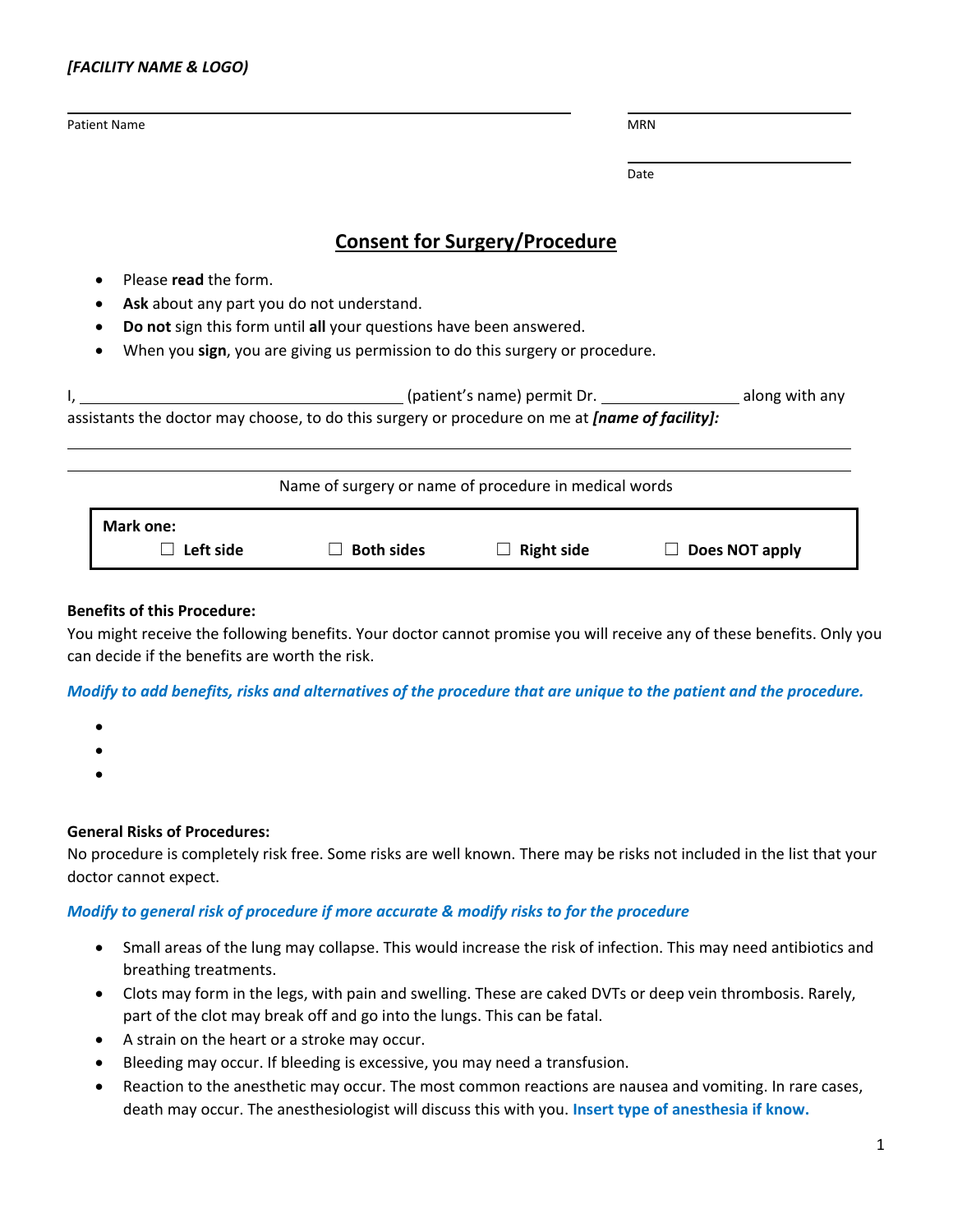## *[FACILITY NAME & LOGO)*

Patient Name MRN Name MRN Name MRN Name MRN Name MRN Name MRN Name MRN Name MRN Name MRN Name MRN Name MRN Name MRN

Date

## **Risks of this Procedure:**

## *Identify both the risk and the consequences.*

*Example: Bleeding. This may require transfusion. Consider adding method to assist in comparing risks (ratio, bar graph, compared to everyday risk).* 

- •
- •

## **Risks Associated with Smoking:**

Smoking is linked to an increased risk of infection. It can also lead to heart and lung complications and clot formation.

# **Risks Associated with Obesity:**

Obesity is linked to an increased risk of infection. It can also lead to heart and lung complications and clot formation.

# **Risks Specific to You:**

## **Alternative Treatments:**

Other choices:

- •
- •
- Do nothing. You can decide not to have the procedure.

If you choose not to have this treatment:

*Identify the likely outcomes and the consequences Example: The appendix may rupture. This would require emergency surgery.* 

• •

# *(Doctor or health care worker fills out the information above)*

Name of surgery or name of procedure in *patient's own words*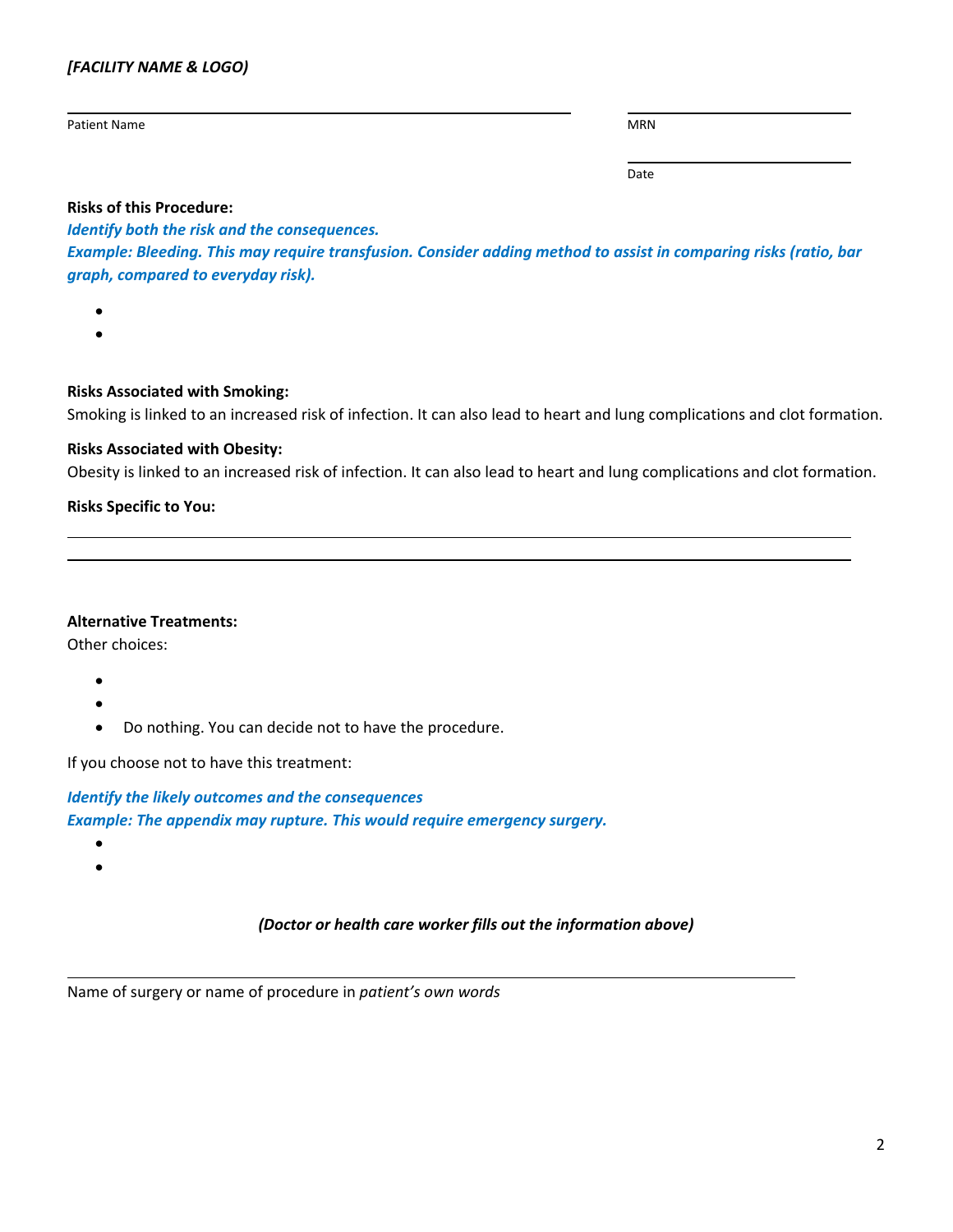| <b>Patient Name</b> | MRN |
|---------------------|-----|
|                     |     |

Date

| <b>Teach Back:</b>                                                                                             |                                                                                                                                                                                                                                |             |  |  |  |
|----------------------------------------------------------------------------------------------------------------|--------------------------------------------------------------------------------------------------------------------------------------------------------------------------------------------------------------------------------|-------------|--|--|--|
|                                                                                                                |                                                                                                                                                                                                                                |             |  |  |  |
| OR                                                                                                             |                                                                                                                                                                                                                                |             |  |  |  |
| <b>Patient Signature</b>                                                                                       |                                                                                                                                                                                                                                | Date: Time: |  |  |  |
| Validated/Witness: Universe of the Contract of the Contract of the Contract of the Contract of the Contract of | Date: the contract of the contract of the contract of the contract of the contract of the contract of the contract of the contract of the contract of the contract of the contract of the contract of the contract of the cont | Time: Time  |  |  |  |

(What the patient or family says back to the doctor or health care worker – quote the patient or family **Above**)

#### **I understand and my doctor has told me:**

- What I am having done and why I need it.
- The possible risks to me of having this done.
- What might happen to me if I don't have it done.
- What other choices I can make instead of having this done.
- What can happen to me if I choose to do something else.
- What can happen to me if I choose no treatment.
- That there is no guarantee of the results.
- 1. I understand that my doctor may find other medical conditions he/she did not expect during my surgery or procedure. I agree that my doctor may do any extra treatments or procedures he/she thinks are needed for medical reasons during my surgery or procedure.
- 2. I understand that **if my doctor thinks I need blood** for medical reasons, **it will be given.**
- 3. I understand someone may watch or help with my surgery or procedure for medical teaching. These people are usually medical or nursing students. A technical advisor may be in the operating room as needed. My doctor will supervise them.
- 4. I understand the doctor may remove tissue or body parts during this surgery or procedure. If it is not used for lab studies or teaching, it will be disposed of, as the law requires.
- 5. I understand pictures or video of my surgery or procedure may be taken for teaching purposes and/or to document my procedure. My identity will be protected.
- 6. If I receive a medical device, I permit [NAME OF FACILIT] to use my information to help the manufacturer locate me if there is a need.
- 7. I have told my medical history to my physician(s) and/or his/her assistant(s).